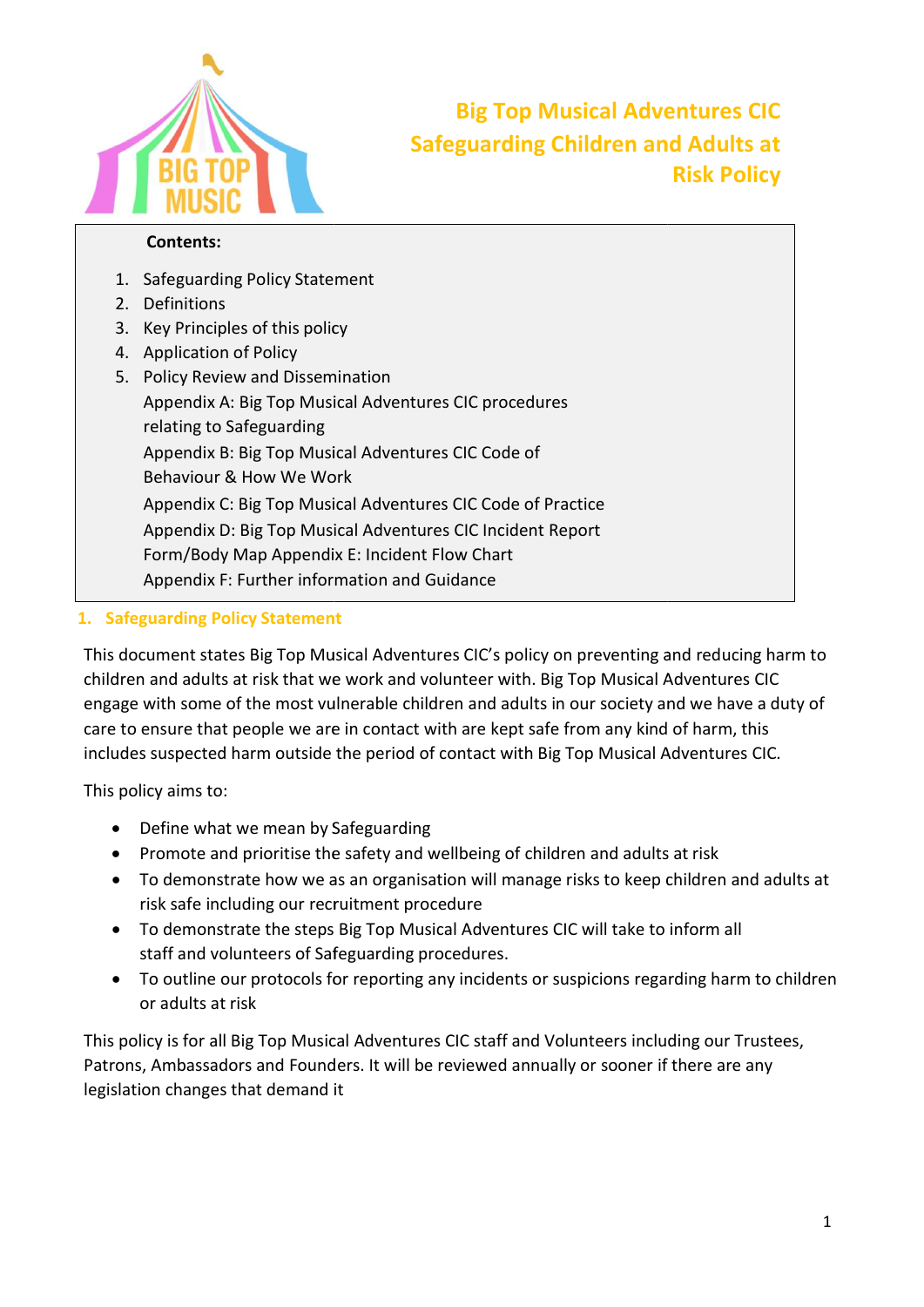#### 2. Definitions

Safeguarding: This a term we use to describe how we protect adults and children from abuse or neglect

Child: The use of the tern child/children in this document refers to people under 18 years old.

Adult at Risk: People aged 18 or over who due to a learning, physical or mental disability, age or illness may be unable to take care of themselves, or unable to protect themselves against significant harm or exploitation.

Communication: Communication is a two-way process that involves an individual making known (intentionally or unintentionally) their feelings, ideas, requests and experiences. It includes, but is not limited to, formal languages and informal communications, gestures, facial expressions and vocalisations.

Abuse: Abuse can take many forms and Big Top Musical Adventures CIC is committed to training its staff and volunteers to recognise the manifestation of different kinds of abuse to children and adults at risk.

"Abuse is a violation of an individual's human and civil rights by any other person or persons" (No Secrets: Departments of Health, 2000)

#### 3. The key principles underpinning this policy are:

- The child's and/or vulnerable adult's welfare is, and must always be, the paramount consideration in any situation
- All children and adults at risk have a right to be protected from abuse regardless of their age, gender, disability, culture, language, racial origin, religious beliefs or sexual identity
- All allegations of abuse will be taken seriously and responded to efficiently and appropriately
- All humans have the right to communication to enable them to receive information, to ask questions, to make choices, and to make decisions. Communication with a child or vulnerable adult with a disability should take into account their particular communication style and needs.
- Staff and volunteers are central to the process of safeguarding children and adults at risk. Big Top Musical Adventures CIC is committed to ensuring that all staff are carefully recruited, appropriately trained and adequately supported and supervised.
- Working with other involved parties is important to Big Top Musical Adventures CIC parents, carers and other professional agencies have vital roles to play in the protection of children and adults at risk. To ensure that staff, parents and other adults who come in contact with children and adults at risk provide good role models of behaviour.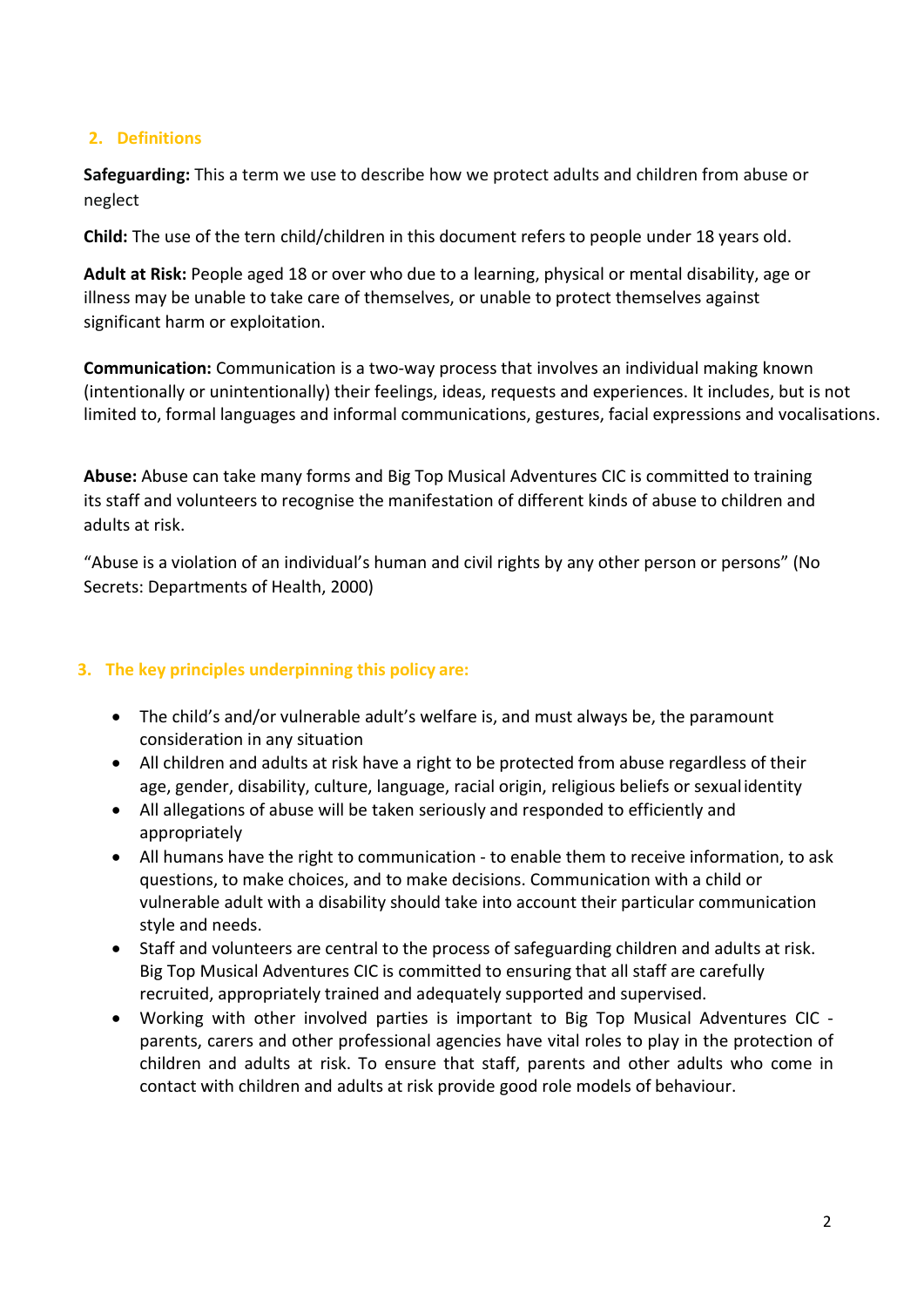#### 4. Application of this Policy

This policy is for all Big Top Musical Adventures CIC staff, freelance practitioners and volunteers.

It will apply in all aspects of our work and will be used in the following ways:

- a. In our Risk Assessment Process -In our recruitment of new staff and volunteers Where any training needs are identifies within the existing staff team -In the planning of any activity that involves direct or indirect engagement with children or adults at risk -Changes to any or our activities to engage children or adults at risk b. In our screening procedure
	- -Our staff team and volunteers who have direct or indirect engagement with children or adults at risk will all be required to undergo a Disclosure and Barring Service (DBS) check -Our existing team will have their DBS check renewed every 3 years
- c. In our procedures for dealing with any reported suspicions or allegations -This applies to all Big Top Musical Adventures CIC staff, volunteers, participants and their parents or carers and will outline a clear pathway for reporting any safeguarding concerns or issues either experienced, observed or reported with Big Top Musical Adventures CIC activities.

#### 5. Policy Review and Dissemination

This Policy will be communicated to all Big Top Musical Adventures CIC staff and volunteers including Trustees. The Designated Safeguarding Lead will be responsible for this.

This policy will be reviewed annually by Big Top Musical Adventures Directors. If any changes are made, the Designated Safeguarding Lead will communicate the clearly to all Big Top Musical Adventures CIC team members. This policy will be refreshed every three years in accordance with any relevant updates.

This policy will be available on our website www.bigtopmusic.co.uk as well as on request if a hard copy is required.

#### This Policy was written November 2018 (Reviewed Nov. 2020)

Big Top Musical Adventures CIC Phone: 07792968743 Company No: 09255192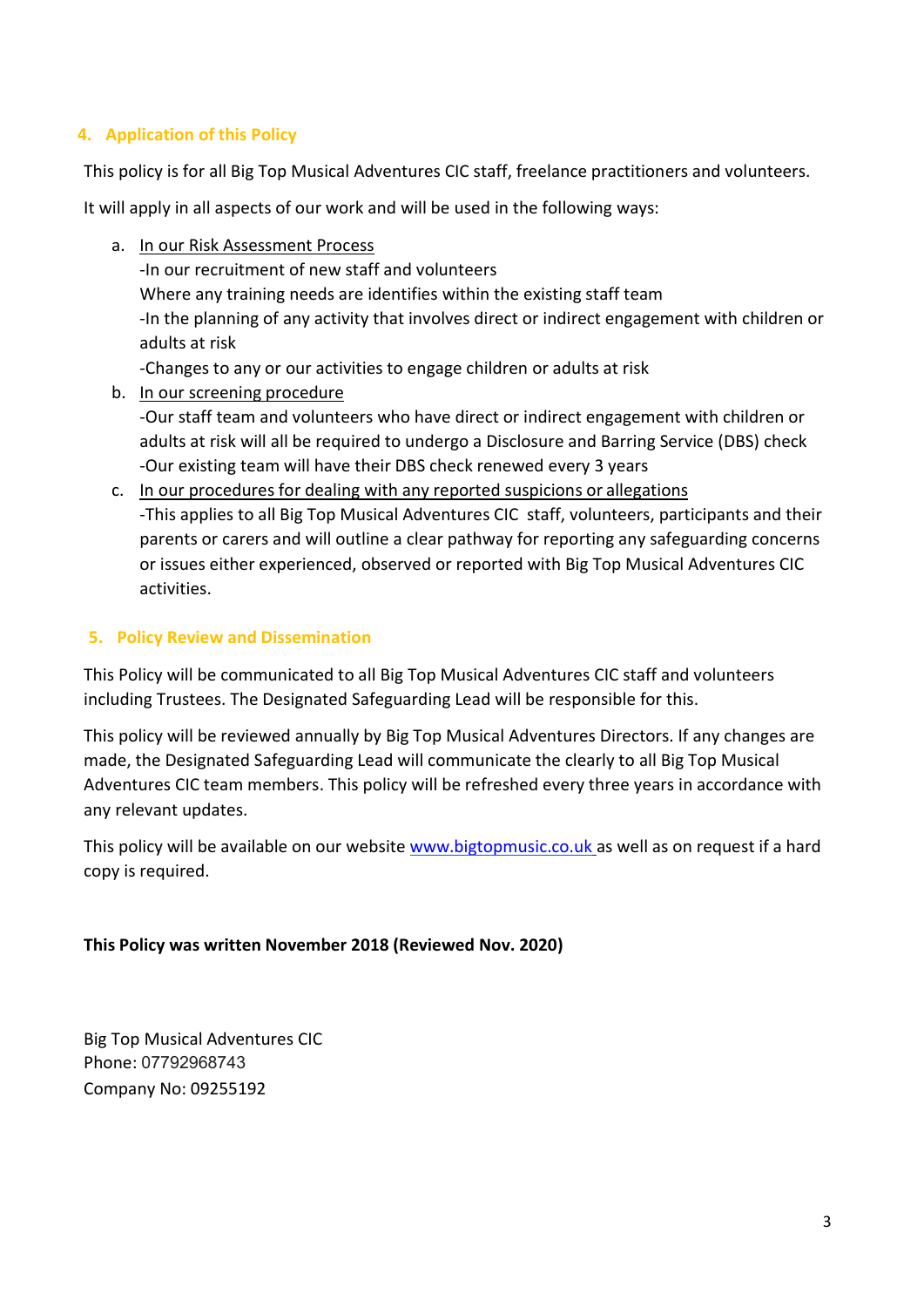## Appendix A: Procedures for Safeguarding in Big Top Musical Adventures CIC

Big Top Musical Adventures CIC is committed to putting in place safeguards and measures to reduce the likelihood of abuse taking place or going unreported with our activities. All Big Top Musical Adventures CIC participants, their families and carers as well as the Big Top Musical Adventures CIC staff and volunteer team have a right to be treated with respect and care within the scope of our organisation.

This Policy should be read in the context of other Big Top Musical Adventures CIC policy documents including:

- Health and Safety Policy
- Equal Rights and Diversity Policy
- Privacy Policy
- Disciplinary action, grievances and appeals procedure
- Whistle Blowing Policy
- Volunteer Policy

#### 1. All staff and volunteers should be able to recognise signs of abuse

Big Top Musical Adventures CIC is committed to ensuring that all staff, trustees and volunteers undertake training to gain a basic awareness of signs and symptoms of abuse. The types of abuse that we expect our team to recognise include:

- Neglect and acts of omission: including withholding the necessities of life such as medication, food or warmth, ignoring medical or physical care needs
- Physical abuse: including hitting, slapping, punching, burning, misuse of medication, inappropriate restraint
- Sexual abuse: including rape, indecent assault, inappropriate touching, exposure to pornographic material
- Psychological or emotional abuse: including belittling, name calling, threats of harm, intimidation or isolation
- Financial or material abuse: including stealing, selling assets, fraud, misuse or misappropriation of property, possessions or benefits
- Discriminatory abuse: including racist, sexist, that based on a person's disability and other forms of harassment, slurs or similar treatment
- Institutional or organizational abuse: including regimented routines and cultures, unsafe practices, lack of person-centred care or treatment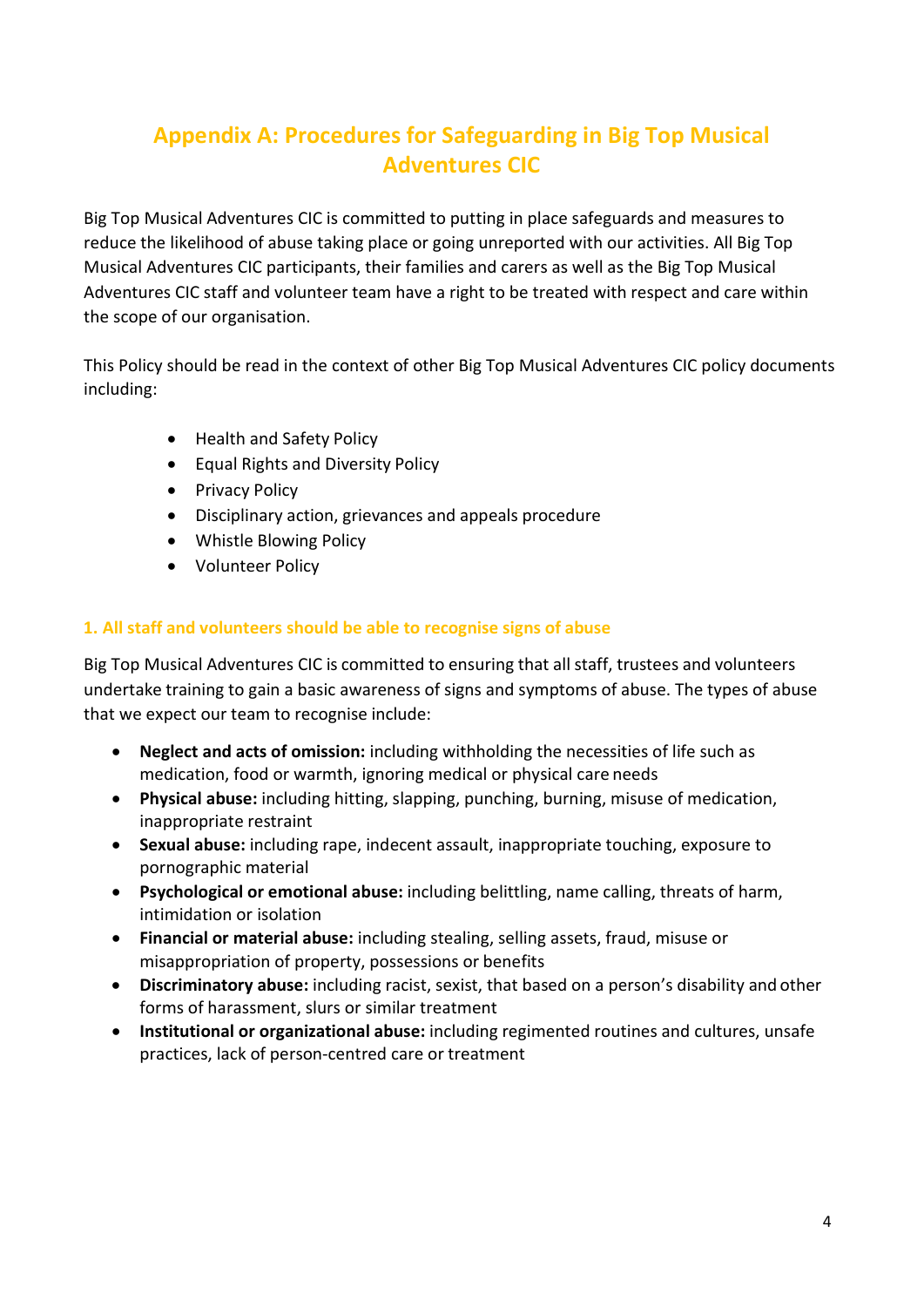#### 2. Health and Safety Procedures

This Policy should be read in conjunction with Big Top Musical Adventures CIC 's Health and Safety Policy and practice guide.

In summary Big Top Musical Adventures CIC will:

- Maintain acceptable standards of health and safety in all activities carried out at venues we use;
- Provide information, instruction, training and supervision, as necessary, for all our staff and volunteers;
- Consult with all our staff and volunteers on matters of health and safety where appropriate;
- Provide and maintain safe premises and safe equipment within our area of control;
- Maintain safe and healthy working conditions as far as it is within our control;
- Provide risk assessments of Big Top Musical Adventures CIC activities to other organisations contracting our services;
- Review and revise this policy as necessary, to accommodate changes in our operations and/or activities.

Copies of our Health and safety and related policies and procedures can be obtained on request.

#### 3. Big Top Musical Adventures CIC Checking Procedures

All Big Top Musical Adventures CIC staff and volunteers undergo a DBS check every 3 years. Anyone working with directly with children or adults at risk (including with their personal data) is checked at an enhanced level.

New Appointments: All staff who are offered a position which involves working with children and young people will be required to undertake a DBS check. Until such time as their Disclosure certificate has been received, the member of staff will not be left unsupervised with children and vulnerable adults.

DBS Checks and Portability: If a new member of staff or a volunteer has had a DBS check in the past three years and paid to have a regular registration of the certificate. Big Top Musical Adventures CIC can use on the online checking system to ensure this certificate is valid and appropriate for our needs. All staff or volunteers will be subject to a new DBS check every 3 years whether this is carried out by Big Top Musical Adventures CIC or another body that we can access the results of (through the on-line registration system)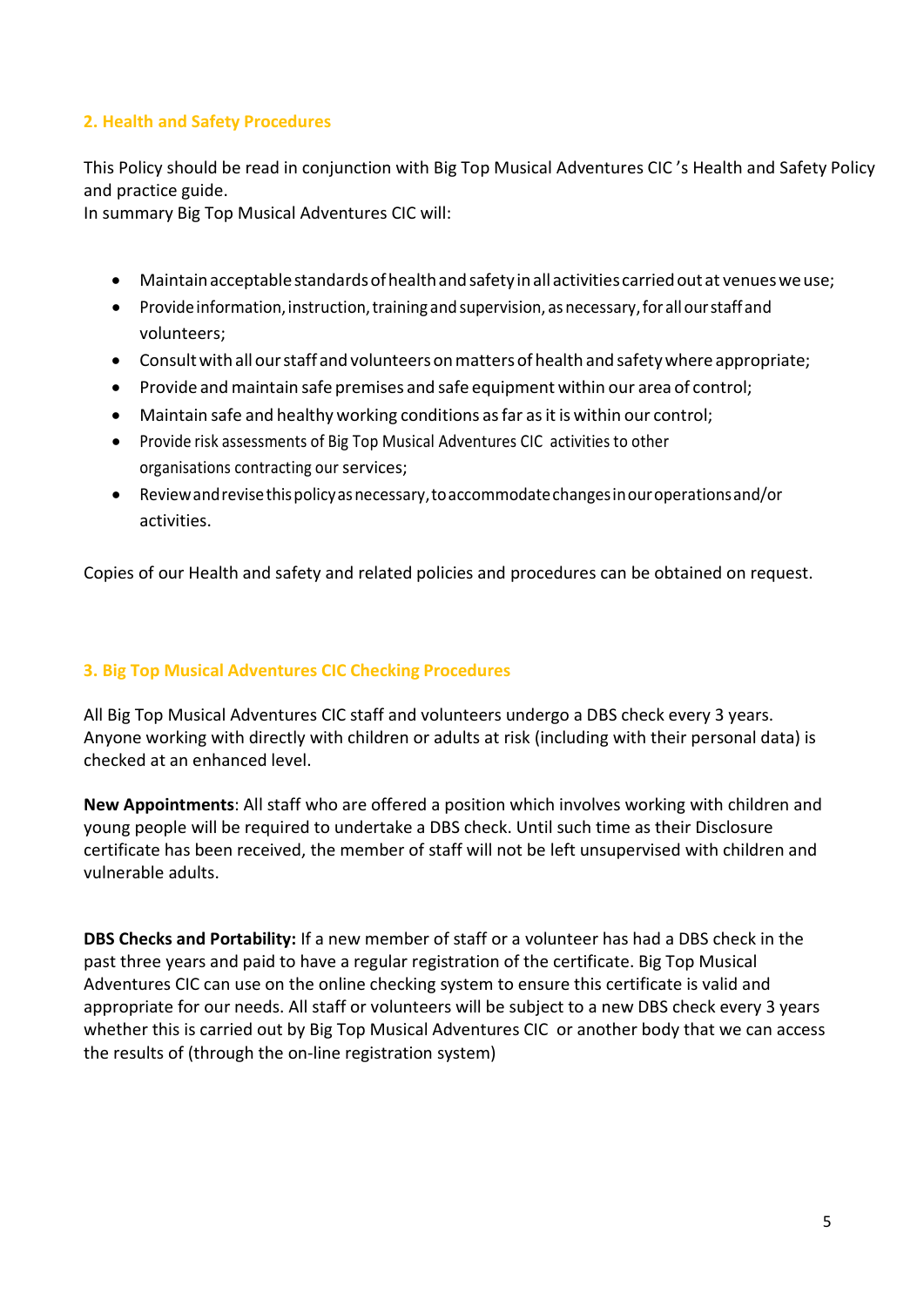External Consultants: Big Top Musical Adventures CIC will ensure that all external consultants sign a self-declaration form to ensure that they adhere to our safeguarding and Privacy policy, this will include access and the handling of sensitive data that we hold on our participants. They will not have unsupervised access to children and adults at risk during their employment with Big Top Musical Adventures CIC.

4. On-going Safeguarding Support and Training for the Big Top Musical Adventures CIC Team

Big Top Musical Adventures CIC will require the team to re-new their Safeguarding training every three years.

#### 5. Designated Safeguarding Lead for Big Top Musical Adventures CIC

Big Top Musical Adventures CIC has an appointed individual who is responsible for dealing with any Safeguarding concerns. In their absence, a deputy will be available to consult with.

The designated lead for Safeguarding in Big Top Musical Adventures CIC is:

Rosie Rushton E:rosierushton1510@gmail.com Mobile Number: 07792968743

The designated deputy lead for Safeguarding in Big Top Musical Adventures CIC is:

Dominic MacMillan-Scott E:dominic.macmillian.scott@gmail.co m Mobile Number: 07727759449

Should neither of the designated contacts be available, the appropriate Local Authority Safeguarding Team should be contacted without delay (see contacts below). The roles and responsibilities of designated Safeguarding Lead are:

- To update and disseminate relevant literature and updates
- Organise/check training for new freelance staff and from time to time existing staff/volunteers
- To ensure that all concerns are acted upon, clearly recorded and a referral made to the appropriate child or adult safeguarding body within the appropriate local authority (i.e. the authority that the person at risk lives within)
- To follow up any referrals made and ensure that any issues have been addressed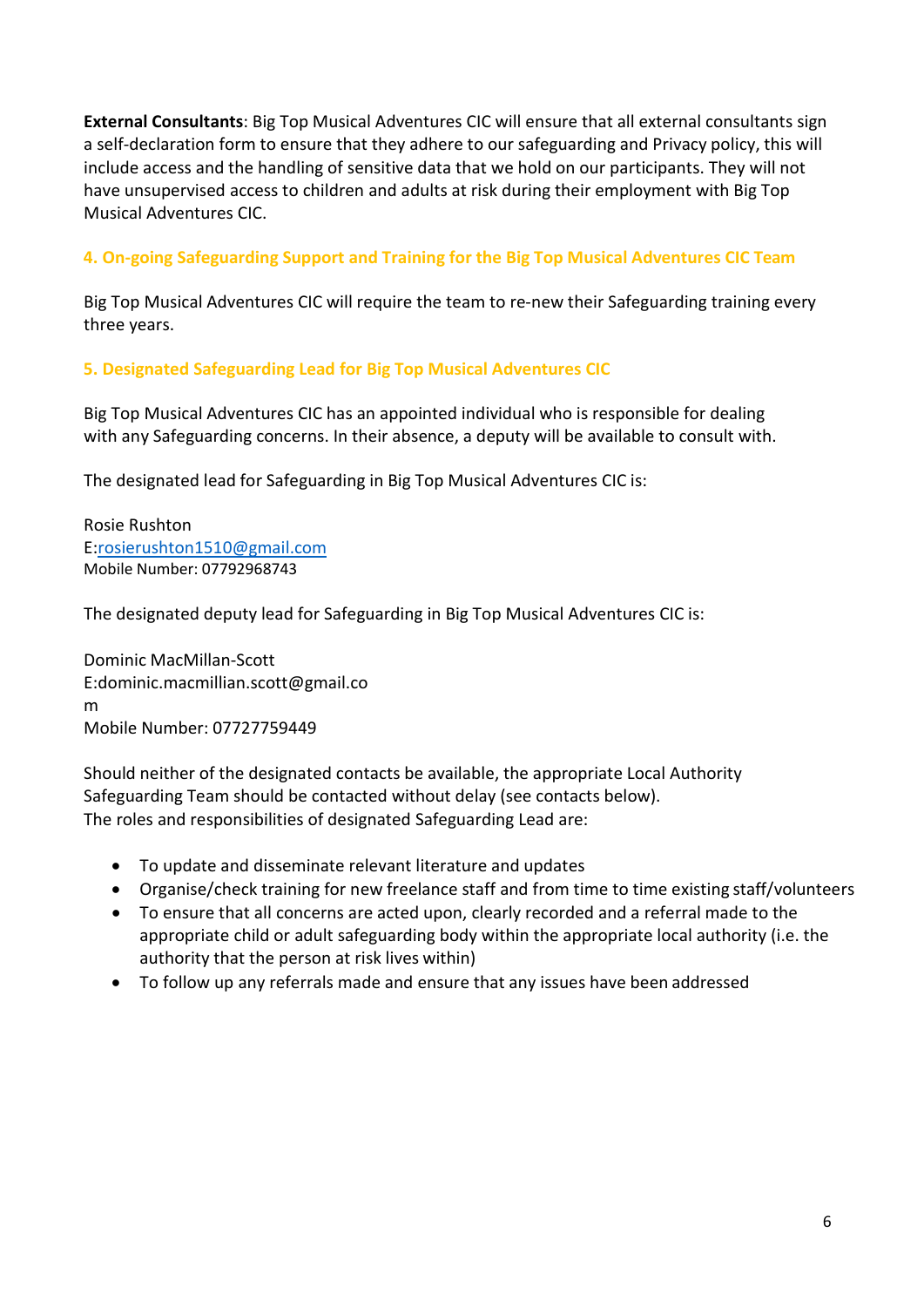- To reinforce the need for confidentiality at all times when handling a Safeguarding issue, the only time it will be appropriate to share information is when it is considered beneficial to the person at risk e.g. to the appropriate Safeguarding team.
- Act in an advisory capacity for Big Top Musical Adventures CIC staff and volunteers and support them if they are engaging with Big Top Musical Adventures CIC participants who have experienced abuse.
- If appropriate, staff or volunteers will be given support and afforded protection if necessary under the 'Public Interest Disclosure Act' (1998) they will be dealt with in a fair and equitable manner and they will be kept informed of any action that has been taken and its outcome.

#### 6. Responding to people who have experienced or are experiencing abuse

Big Top Musical Adventures CIC recognises its duty of care to act on reports or suspicions of abuse or neglect. There will be two possible procedures depending on where Big Top Musical Adventures CIC are delivering work.

#### If Big Top Musical Adventures CIC are running music-making session as the lead organisation

In this scenario, Big Top Musical Adventures CIC are directly responsible for dealing with the allegation or incident, staff or volunteers will follow the process out lined here:

How to respond if you receive an allegation:

- Reassure the person concerned
- Listen to what they are saying
- Record and date what you have been told/witnessed as soon as possible
- Remain calm and do not show shock or disbelief
- Tell them that the information will be treated seriously
- Don't start to investigate or ask detailed or probing questions
- Don't promise to keep it a secret

If you witness abuse or abuse has just taken place the priorities will be:

- To call an ambulance if required
- To call the police if a crime has been committed
- To preserve evidence

 $\bullet$ 

- To keep yourself, staff, volunteers and all Big Top Musical Adventures CIC service users safe
- To inform the Designated Safeguarding Lead person for Big Top Musical Adventures CIC
- To record and date what happened

The Designated Lead Safeguarding Officer will:

- Take all allegations or reported incidents seriously
- Deal with any incidents as quickly as possible
- Have the option to contact Birmingham safeguarding team via a number of routes (see below for contacts)
- Ensure that all written reports or documentation relating to the incident are stored safely in a password protected file.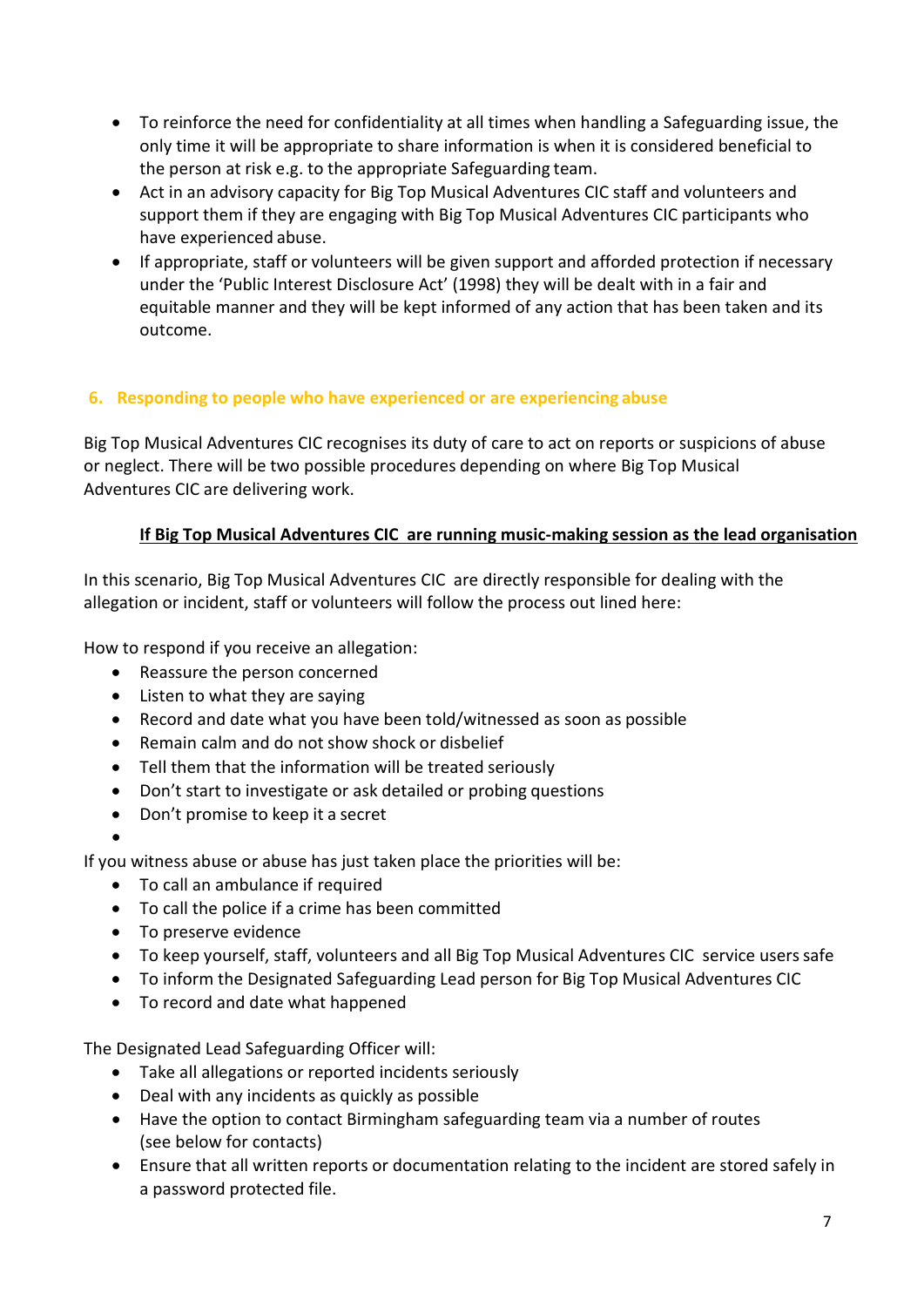The alleged victim and other appropriate people as deemed necessary will be kept informed.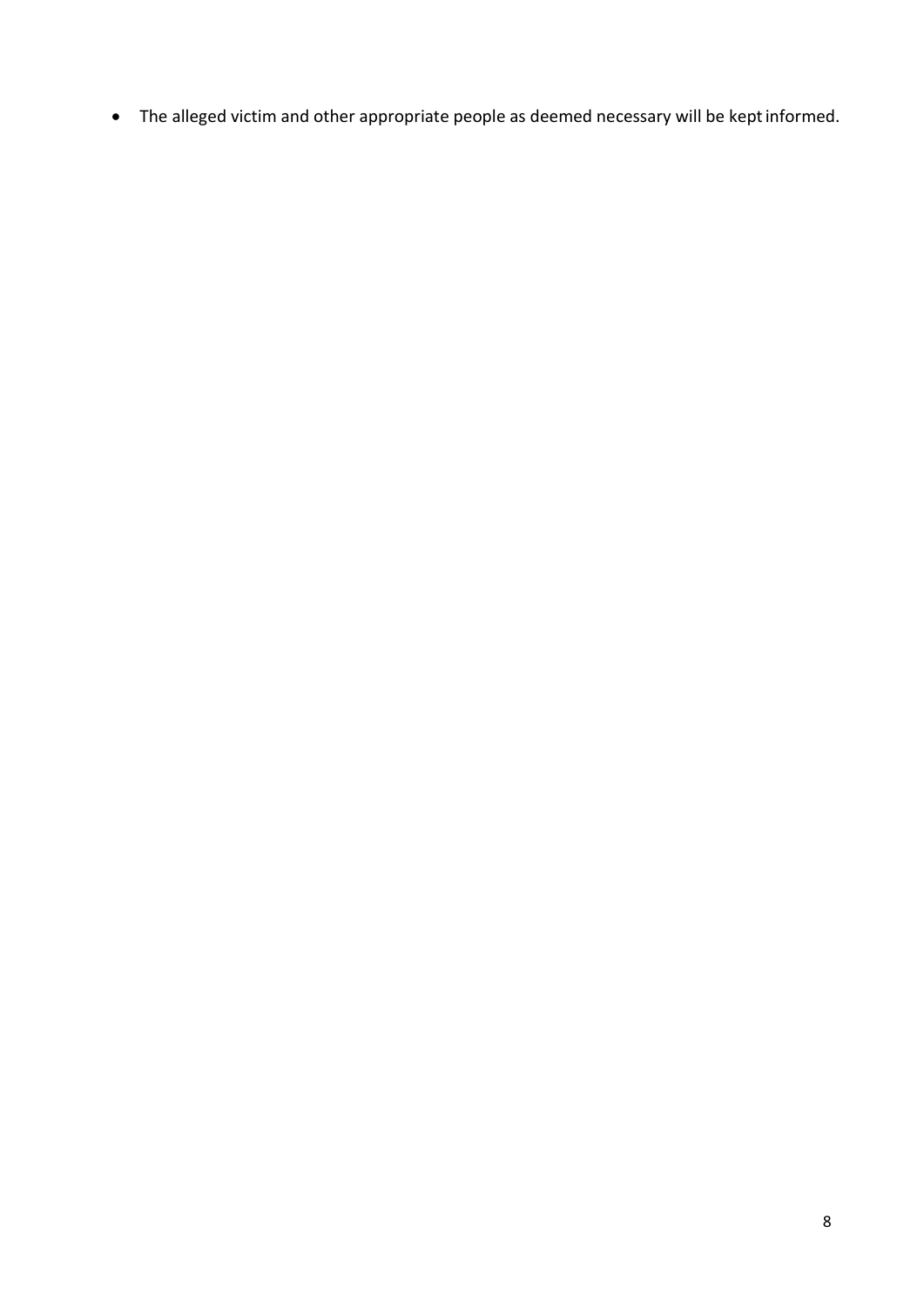#### If Big Top Musical Adventures CIC are delivering training or music making workshops in host venues

- In this scenario, Big Top Musical Adventures CIC will refer all incidents to the host organisation's Designated Lead Safeguarding Officer (or Senior Manager).
- The Big Top Musical Adventures CIC team will record and date any incident occurring in a host organisation.
- Big Top Musical Adventures CIC staff and volunteers who have raised a concern with a host organisation must report the incident to Big Top Musical Adventures CIC's Designated Safeguard Lead so that it can be followed up.

#### List of Safeguarding Bodies to be contacted in Birmingham

This is a list of Birmingham Local Authority Safeguarding Bodies to be contacted by the Designated Safeguarding Lead, the Deputy Safeguarding Lead or by any Big Top Musical Adventures CIC Team member if neither Lead Officers are contactable in an emergency.

#### Contacts for safeguarding concerns around adults at risk

Bimringham Safeguarding Adults Board (OSAB): The BSAB can be reached on 0121 303 1234. This is to raise any new safeguarding queries not to follow up existing cases. There is also an online form to fill out for ant professional with a Safeguarding concern. This can be found here https://birmingham.mylifeportal.co.uk/form/sgc1-1#!/onbehalfof

#### Contacts for safeguarding concerns around children

Multi-Agency Safeguarding Hub (MASH):The MASH is a first port of call for any Safeguarding concerns raised through Big Top Musical Adventures CIC 's contact with children. MASH can be contacted on 0121 303 1888. The online reporting process can be initiated here: http://www.lscpbirmingham.org.uk/index.php

Local Authority Designated Officer (LADO): The Birmingham LADO must be contacted with any concerns over professionals working with children. The team can be contacted on: 0121 675 1669 or emailed at: Ladoteam@birminghamchildrenstrust.co.uk

#### 7. Managing allegations made against a member of Big Top Musical Adventures CIC staff or volunteer

Big Top Musical Adventures CIC will ensure that any allegation made against any staff or volunteers will be dealt with swiftly. Where a member of staff/volunteer is thought to have committed a criminal offence the police will be informed. If a crime has been witnessed the police should be contacted immediately.

The safety of the individual(s) concerned is paramount. A risk assessment must be undertaken immediately to assess the level of risk to all service users posed by the alleged perpetrator. This will include whether it is safe for them to continue in their role or any other role within Big Top Musical Adventures CIC whilst the investigation is underway.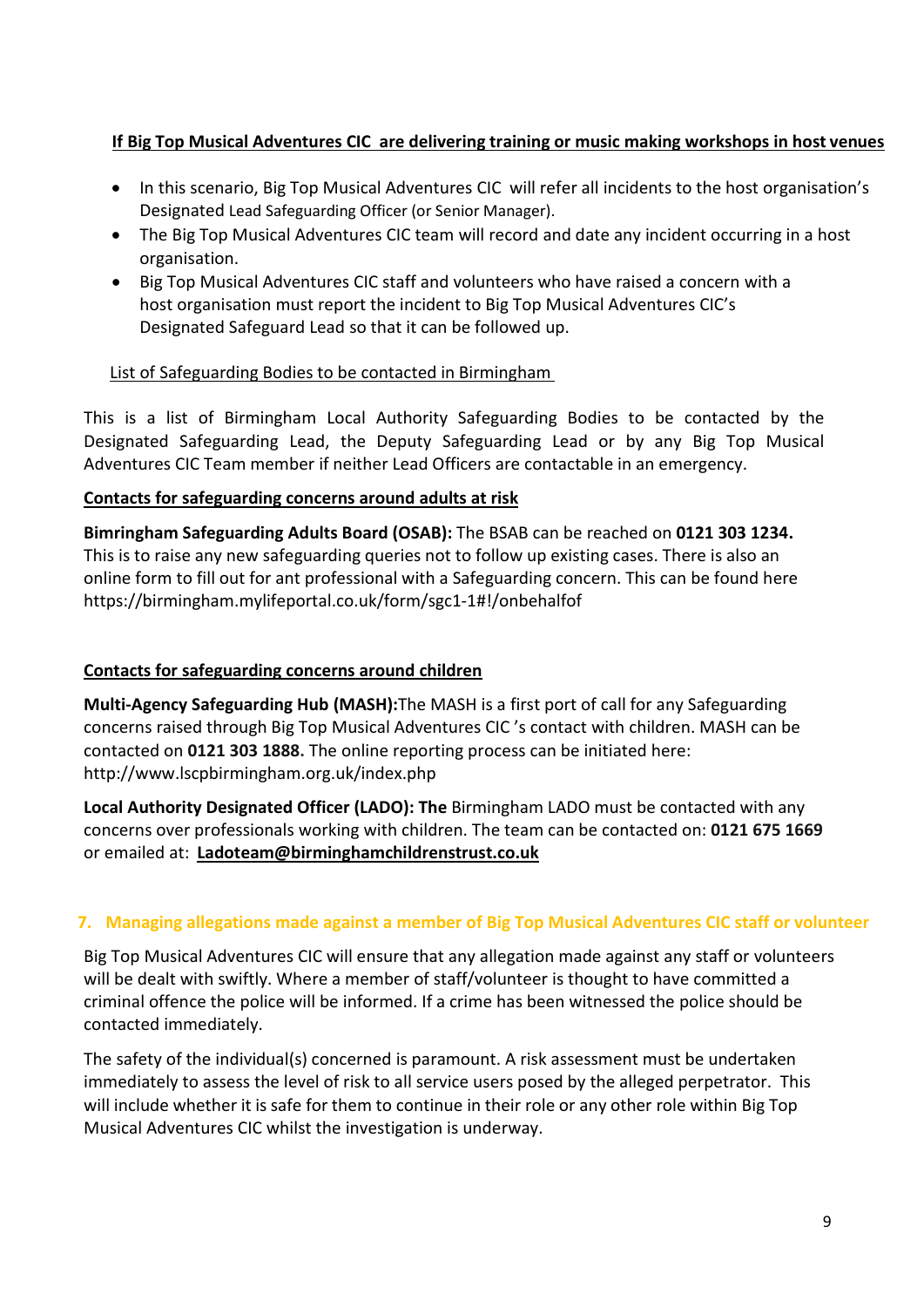The Designated Safeguarding Lead should liaise with the appropriate Adult or Child Safeguarding body in Birmingham to seek advice and discuss the best course of action.

Big Top Musical Adventures CIC has a Whistle Blowing Policy and staff are made aware of this policy and supported to use it.

#### 8. Recording and Managing Confidential Information

Big Top Musical Adventures CIC is committed to maintaining confidentiality wherever possible and information around Safeguarding incident should be shared only with those who need to know. For further information please see Big Top Musical Adventures CIC's Privacy Policy.

All allegations/concerns should be recorded by the person raising the concern using an 'Incident Report Form'; the Designated Safeguarding Lead will support any team members with this and will store the records in a secure location (see Privacy Policy). The access to this file will be restricted to the Designated Lead Safeguarding officer and the deputy.

#### 9. The capture and use of photo and video footage

Big Top Musical Adventures CIC acknowledge that the use of images and videos of people with disabilities need to be done so under careful guardianship. Big Top Musical Adventures CIC has a detailed Privacy Policy and Photo and Video procedure in place. All images stored and used by Big Top Musical Adventures CIC will be done so incompliance with these documents. Only images and videos where full consent is given will be used and will be done so without any reference to people's names.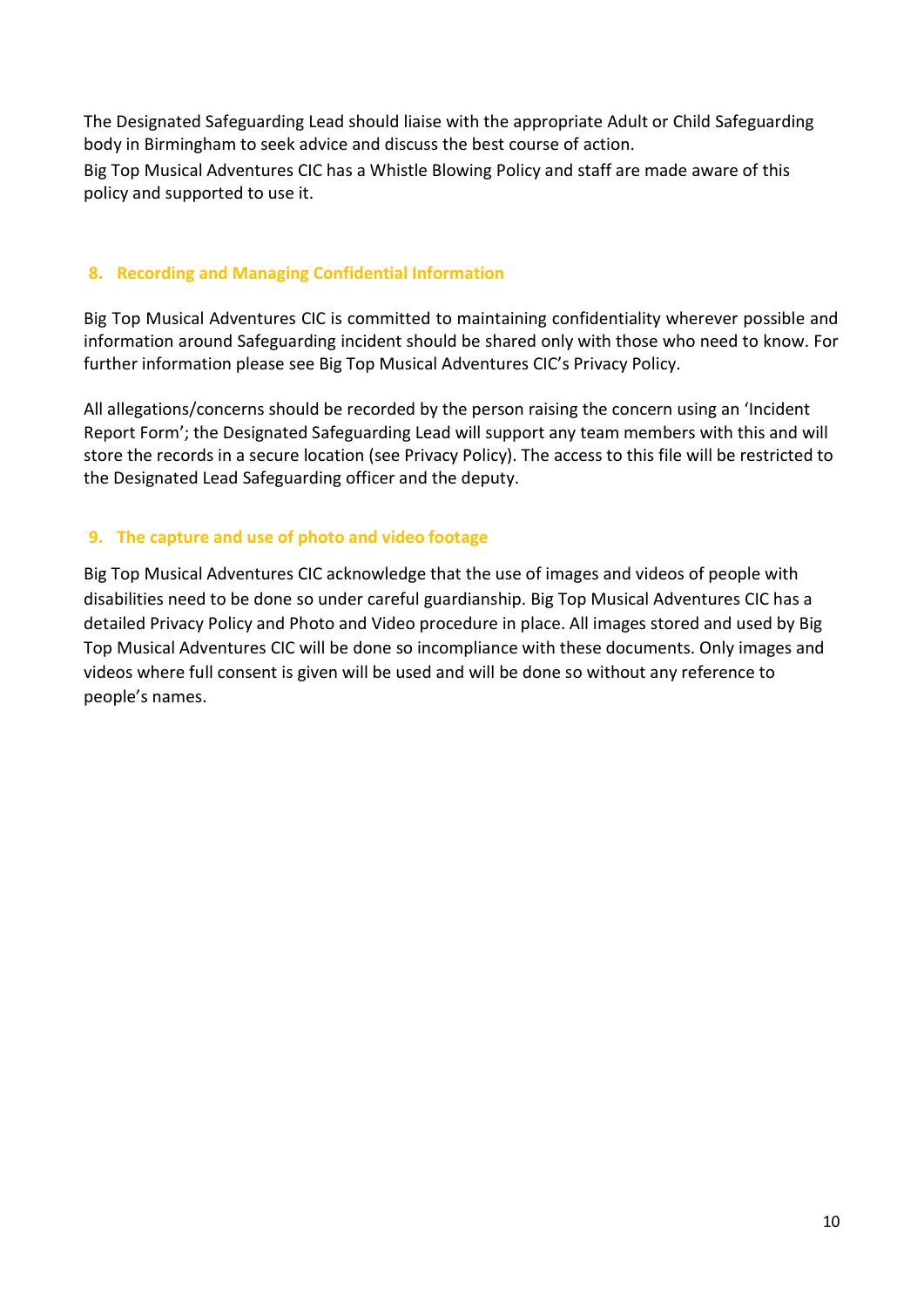

### Appendix B: Big Top Musical Adventures CIC Code of Behaviour

#### Code of Behaviour

These are some guidelines about acceptable and unacceptable behaviour. They are not intended to<br>be exhaustive but rather to provide guidance for staff.<br>Big Top Musical Adventures CIC music-making workshops aim to use music be exhaustive but rather to provide guidance for staff.

Big Top Musical Adventures CIC music-making workshops aim to use music to unlock the potential of children, young people and adults with severe disabilities. To this end, where physical contact of children, young people and adults with severe disabilities. To this end, where physical contact<br>between a Big Top Musical Adventures CIC team member and the person involved in the Big Top Big Top Musical Adventures CIC music-making workshops aim to use music to unlock the potent of children, young people and adults with severe disabilities. To this end, where physical contact between a Big Top Musical Adven will ensure that her/his actions cannot be misconstrued and that there is always another person<br>(usually the child's teacher or main carer) present. (usually the child's teacher or main carer) present.

All Big Top Musical Adventures CIC music making workshops, events will take place with other parents/carers/teachers etc present. It is made clear to all partner organisations that they are responsible for the personal care and support for any participants with disabilities that engage in<br>
our activities.<br>
Staff should never<br>
• Allow or engage in inappropriate touching of any form our activities. sic making workshops, events will take place with<br>t is made clear to all partner organisations that th<br>support for any participants with disabilities that<br>te touching of any form<br>ical Adventures CIC music making session to

#### Staff should never

- Allow or engage in inappropriate touching of any form
- Allow anyone at a Big Top Musical Adventures CIC music making session inappropriate language unchallenged
- inappropriate language unchallenged<br>• Make sexually suggestive statements about or to a child or adult at risk
- Do things of a personal nature for children or an adult at risk that they can do for themselves • Do things of a personal nature for children or an adult at risk that they can do for<br>themselves<br>• Give any child or adult at risk any medication, this must always be left to the parent/carer.<br>Staff should not meet childr
	- Give any child or adult at risk any medication, this must always be left to the parent/carer.

the knowledge and consent of the parents or through working with another organisation outside of Big Top Musical Adventures CIC (especially for freelance practitioners who may be multiplyemployed). dults at risk outside organised activities/work, unless this is<br>parents or through working with another organisation outsiq<br>(especially for freelance practitioners who may be multiply-

Big Top Musical Adventures CIC requires that there is always an appropriate number (agreed on a case by case basis) of staff or carers external to Big Top Musical Adventures CIC present to take care of the personal needs of children whether in school or any other settings although there may be of the personal needs of children whether in school or any other settings although there may be<br>exceptional circumstance when a member of the Big Top Musical Adventures CIC team will need to help.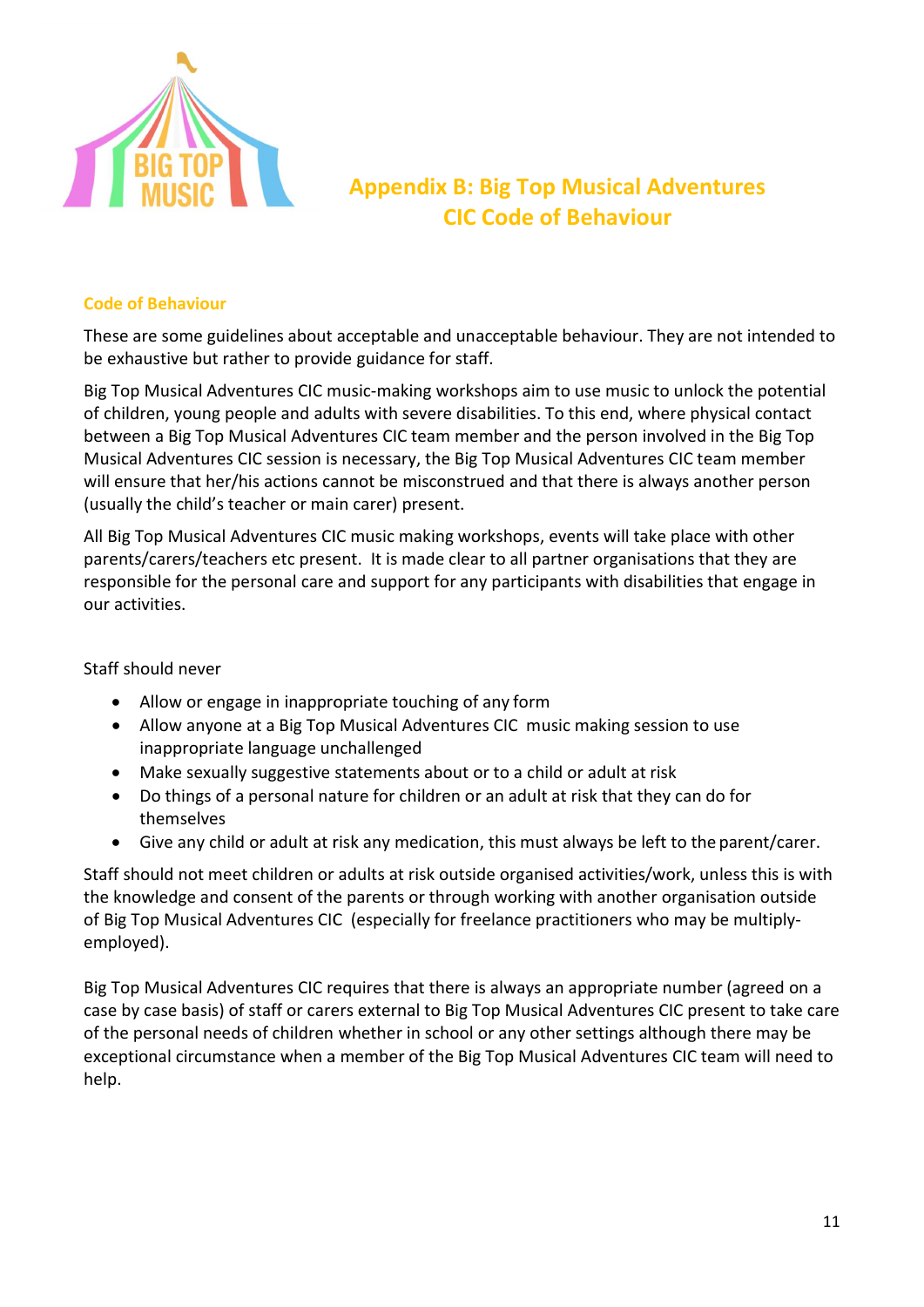

# Appendix C: Big Top Musical Adventures CIC Code of Practice

- It is the policy of Big Top Musical Adventures CIC to provide a safe and secure environment in which children can thrive and develop and where all aspects of their welfare will be protected.
- Big Top Musical Adventures CIC will minimise the situations in which the abuse of children might occur.
- Big Top Musical Adventures CIC will minimise the situations in which the abuse of children might occur.<br>• Any child using the services of Big Top Musical Adventures CIC, and anyone acting on behalf of such a child, may Any child using the services of Big Top Musical Adventures CIC, and anyone acting on behalf of such a child, may<br>complain to the management about any aspect of the service they receive. There will be a simple and well publ process for this and complainants will have a right of appeal to an independent person/agency if they are dissatisfied with the way a complaint has been handled.
- Any child using the services of Big Top Musical Adventures CIC may disclose to a staff member any abuse they may be suffering elsewhere in their lives and staff will be vigilant for the signs of abuse.
- Any indications that a child may be suffering from abuse will immediately trigger Big Top Musical Adventures CIC's child protection procedures. These procedures are consistent with the good practice guidelines of Birmingham Safeguarding Children Board.
- . In recruiting staff, Big Top Musical Adventures CIC will follow a systematic selection process designed to assess the applicant's suitability for the post and to work with children.
- Checks will be made to ensure that all the information provided by any potential member of staff of Big Top Musical Adventures CIC is accurate and, within the limits of procedures available, staff and volunteers will be be checked for any offences they may have committed against children. Adventures CIC is accurate and, within the limits of procedures available, staff and volunteers will be checked for a<br>offences they may have committed against children.<br>• All staff appointments to Big Top Musical Adventure
- probationer will closely supervised.
- All staff of Big Top Musical Adventures CIC will have clear roles detailed for them.
- The supervision of staff will be used as a means of ensuring that the children using the services of Big Top Musical Adventures CIC receive adequate and appropriate protection.
- Adventures CIC receive adequate and appropriate protection.<br>• Induction programmes for all new staff and volunteers will include basic information on recognising and responding to child protection issues. Staff at all levels of the organisation will be encouraged to undertake further training on safeguarding issues, and in appropriate circumstances this training will be compulsory.
- Big Top Musical Adventures CIC will ensure that safeguarding issues receive continuous attention and will regularly review the way that the organisation operates to support this principle.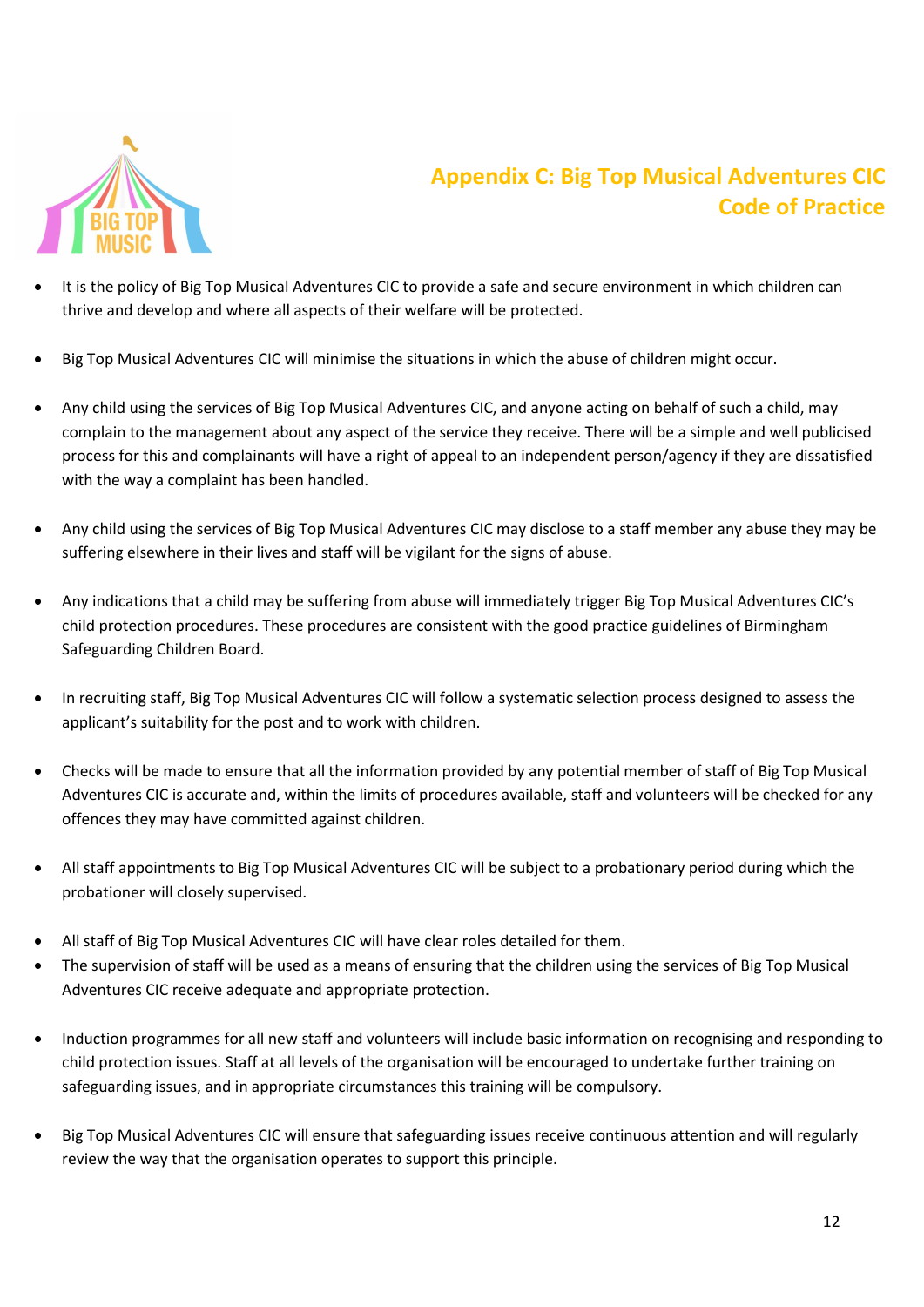# Appendix D: Big Top Musical Adventures CIC Incident Report Form & Body Map

# Part One: To Be Filled out by the Person Reporting the Incident

| <b>Your Name:</b>                                               | Date of report:                          |
|-----------------------------------------------------------------|------------------------------------------|
| Name of Person/people you have a safeguarding<br>concern about: | Date and place of safeguarding incident: |

# What Happened?

| 1. Are you reporting your concerns, or<br>the concerns raised by someone else?<br>If someone else who?                                                           |  |
|------------------------------------------------------------------------------------------------------------------------------------------------------------------|--|
| 2. Please describe your safeguarding<br>concern. Provide as much detail as<br>possible e.g. injuries seen, comments<br>made, the names of people involved<br>etc |  |
| 3. Please list any witnesses to this<br>incident                                                                                                                 |  |

# Actions for person Reporting the Incident

| $\vert$ 4. What actions were taken at the time |  |
|------------------------------------------------|--|
| of the incident?                               |  |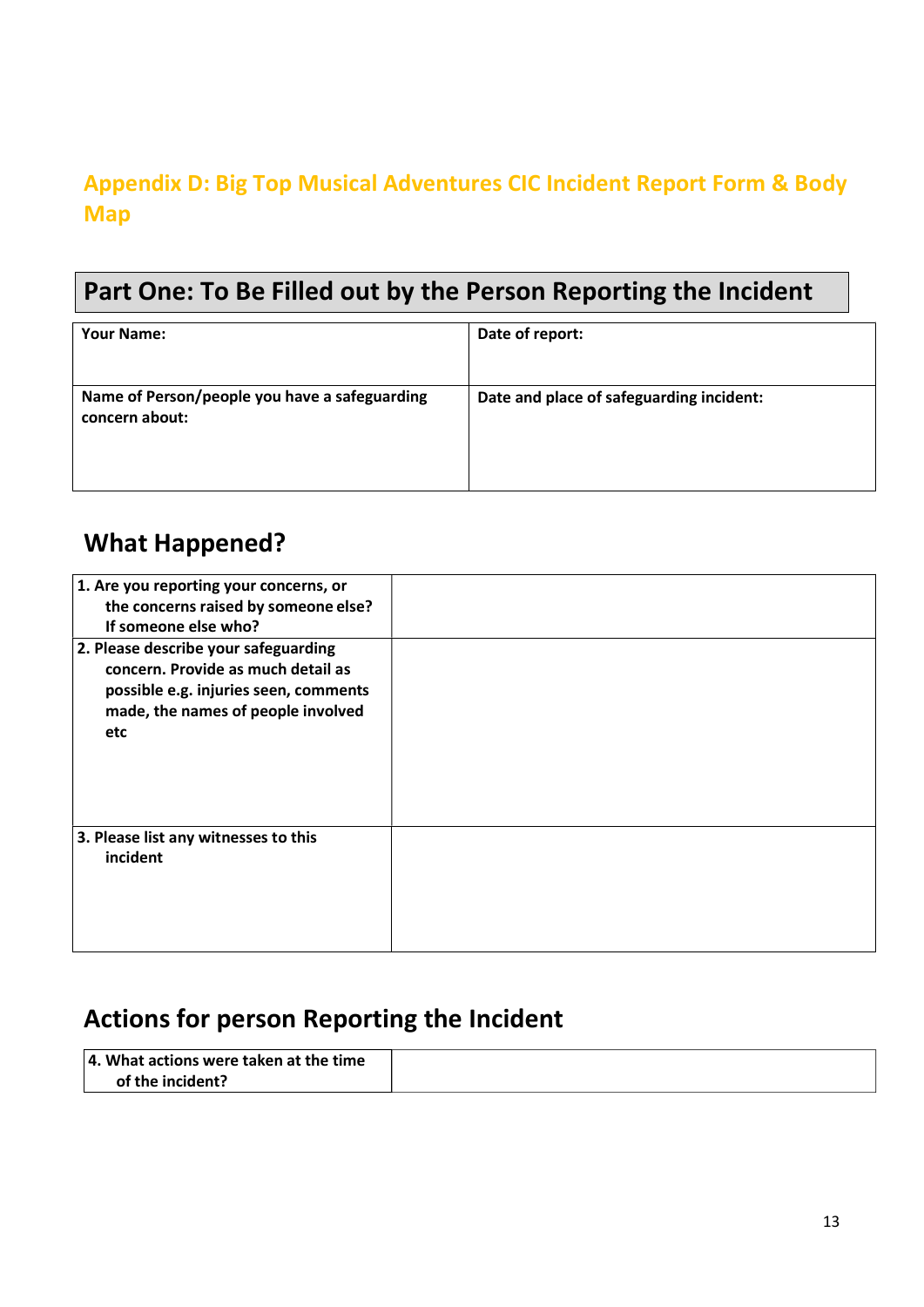| 5. Have you taken any further actions  |  |
|----------------------------------------|--|
| since the incident took place? If yes, |  |
| please specifically list what they are |  |
| e.g. phone call to the local           |  |
| <b>Safeguarding Team.</b>              |  |

# Part Two (To be filled out by the Designated Safeguarding Officer)

| Name:                                                            | Date: |           |
|------------------------------------------------------------------|-------|-----------|
| Does this incident require:                                      | Yes   | <b>No</b> |
| Immediate reporting to the local Authority Safeguarding<br>Team? |       |           |
| Reporting to the care provider e.g. School, Care Home            |       |           |
| Follow Up?                                                       |       |           |

Follow up notes (with Dates):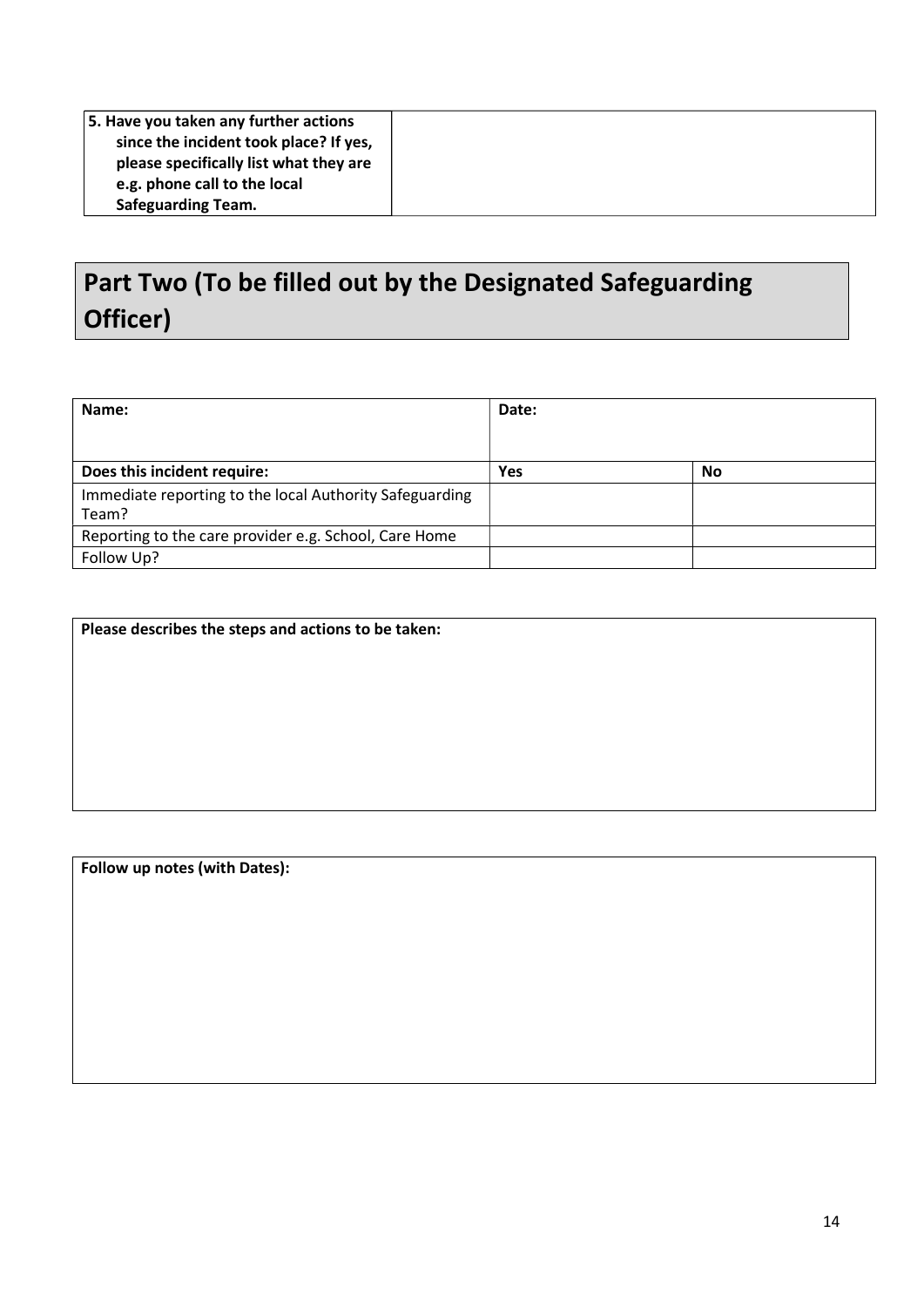# Big Top Musical Adventures CIC Body Map to Indicate Any Observed Injury

### Reduced size for policy purpose

Adults ÌШ

Children

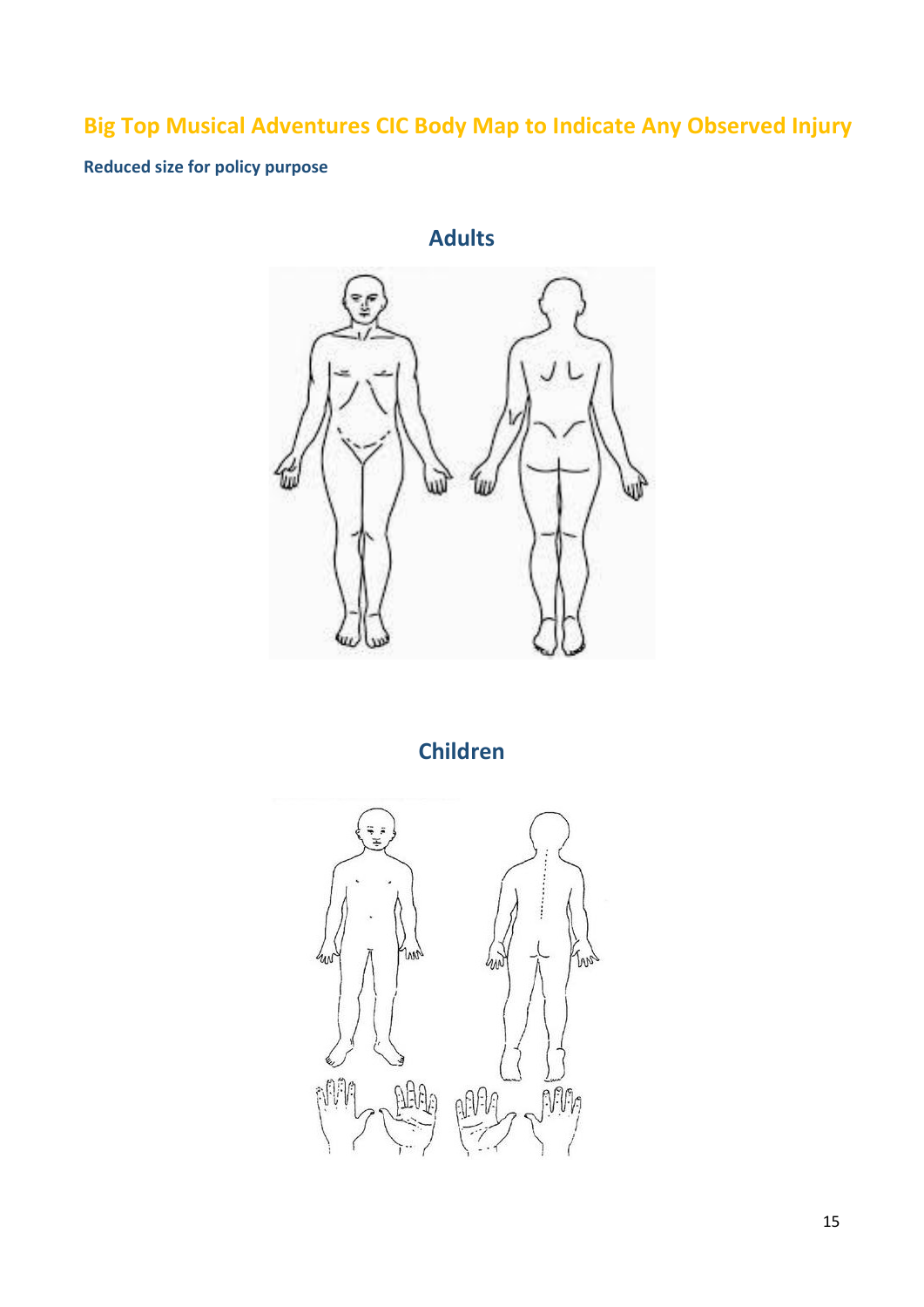# Safeguarding Incident Flow Chart

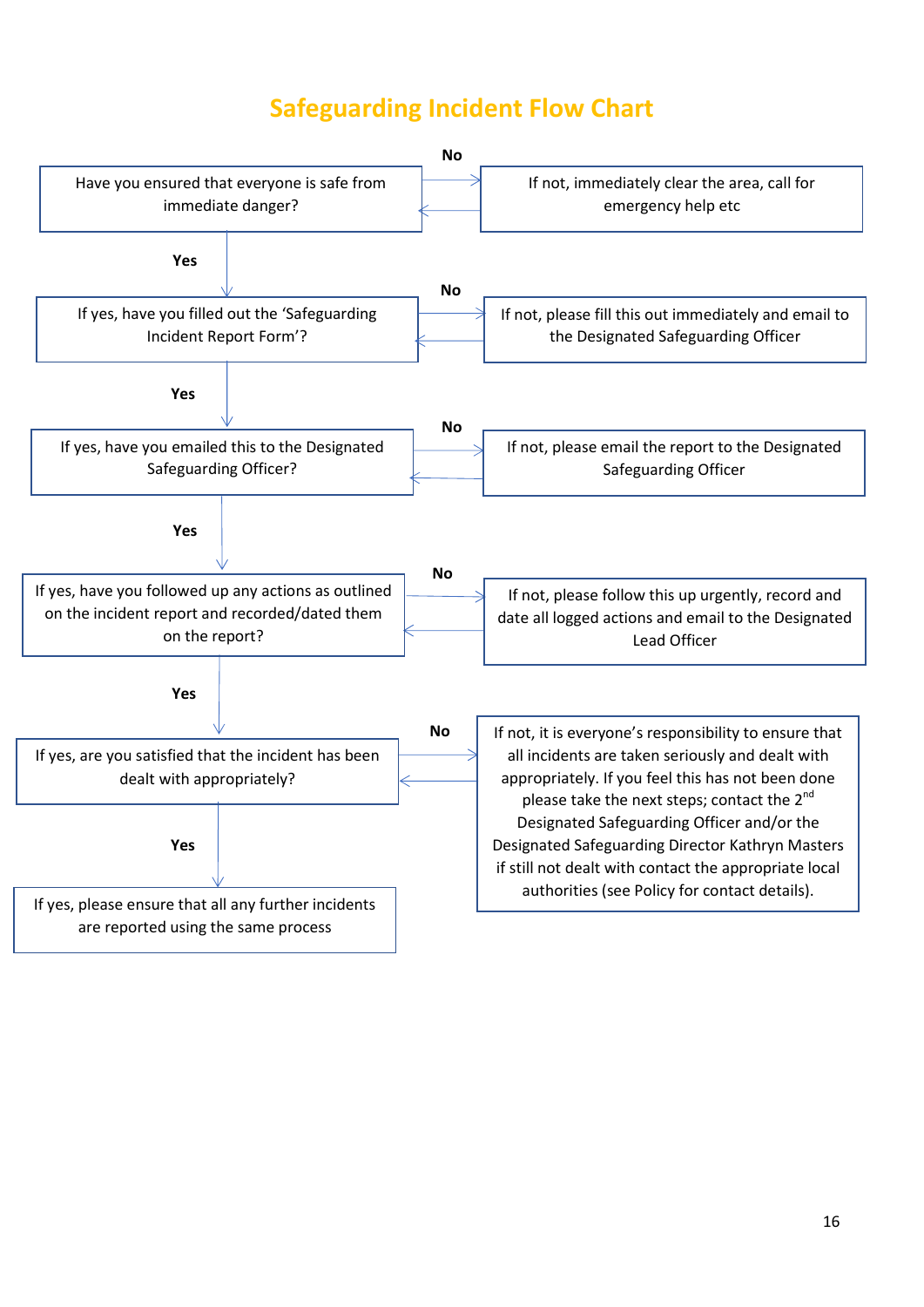### Appendix E: Big Top Musical Adventures CIC 'How We Work'

Big Top Musical Adventures CIC is a company that uses multi-sensory music making to empower and support the creative and personal developments of people with severe and profound learning disabilities. Our multi-sensory music-making techniques maximize opportunities for communication, self-expression and engagement.

#### Physical contact

Many of the people we work with have profound and multiple learning disabilities and/or sensory issues, which is why we often take a multi-sensory approach to our music-making sessions. As such, our highly qualified practitioners may include non-invasive touch e.g. shaking hands to say hello, or rhythmic patting on an arm in the course of the session. If the child, young person or adult you are caring for prefers not to be touched, please let the Big Top Musical Adventures CIC Practitioner know at the beginning of the session.

#### Safeguarding

Big Top Musical Adventures CIC upholds the highest safeguarding standards and our safeguarding policy is available on request or can be viewed here. We believe that everyone has a responsibility for keeping children and vulnerable adults safe. If you have any safeguarding questions or concerns please email our designated safeguarding lead Rosie Rushton at info@bigtopmusic.co.uk/ 07792968743.